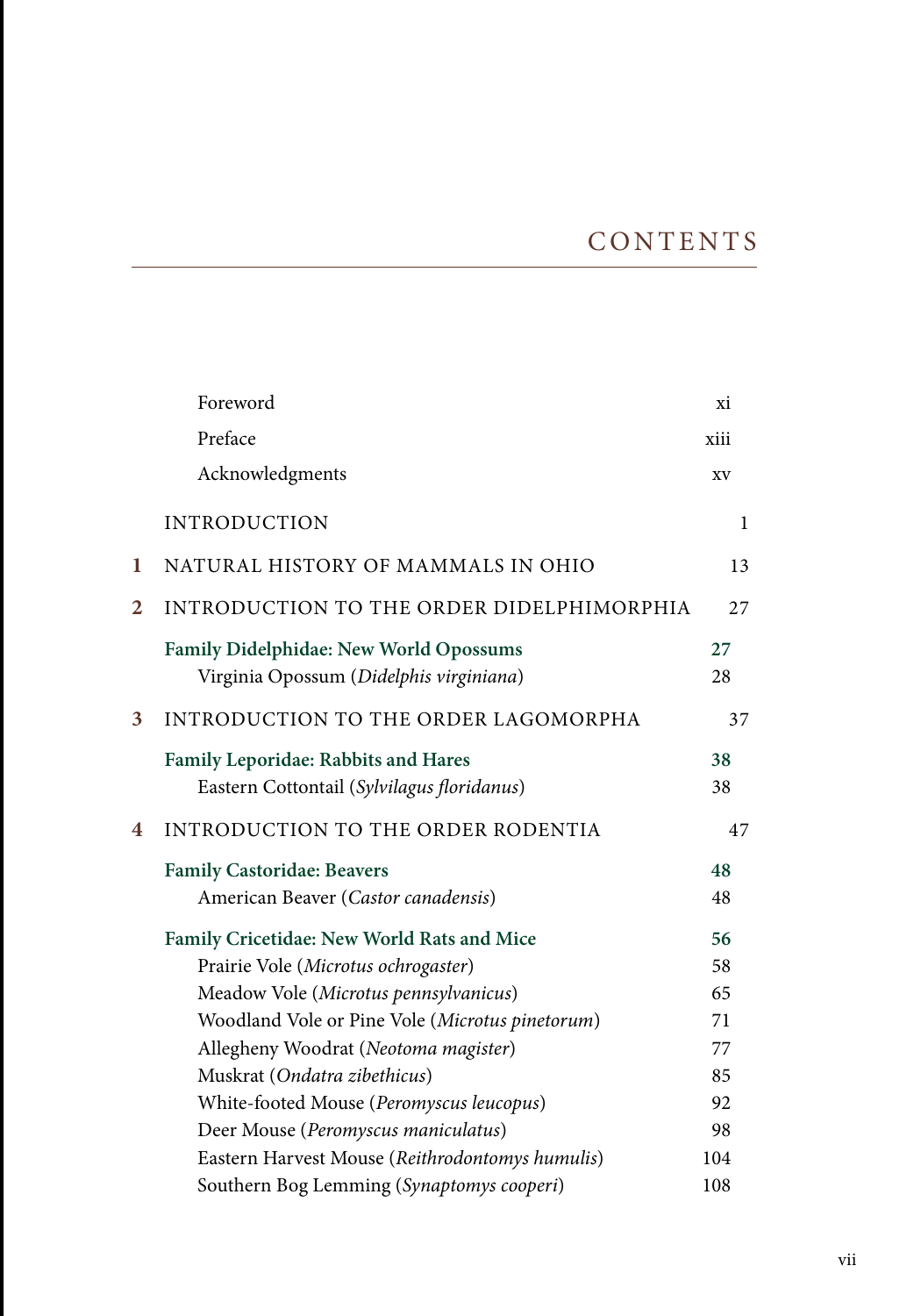|   | Family Muridae: Old World Rats and Mice                     | 112 |
|---|-------------------------------------------------------------|-----|
|   | House Mouse (Mus musculus)                                  | 112 |
|   | Brown Rat or Norway Rat (Rattus norvegicus)                 | 118 |
|   | <b>Family Sciuridae: Squirrels</b>                          | 124 |
|   | Southern Flying Squirrel (Glaucomys volans)                 | 125 |
|   | Thirteen-lined Ground Squirrel (Ictidomys tridecemlineatus) | 132 |
|   | Woodchuck (Marmota monax)                                   | 138 |
|   | Eastern Gray Squirrel (Sciurus carolinensis)                | 144 |
|   | Eastern Fox Squirrel (Sciurus niger)                        | 150 |
|   | Eastern Chipmunk (Tamias striatus)                          | 156 |
|   | Red Squirrel (Tamiasciurus hudsonicus)                      | 162 |
|   | <b>Family Zapodidae: Jumping Mice</b>                       | 168 |
|   | Woodland Jumping Mouse (Napaeozapus insignis)               | 169 |
|   | Meadow Jumping Mouse (Zapus hudsonius)                      | 175 |
| 5 | INTRODUCTION TO THE ORDER EULIPOTYPHLA                      | 181 |
|   | <b>Family Soricidae: Shrews</b>                             | 181 |
|   | Northern Short-tailed Shrew (Blarina brevicauda)            | 183 |
|   | Least Shrew (Cryptotis parva)                               | 189 |
|   | Cinereus Shrew (Sorex cinereus)                             | 194 |
|   | Smoky Shrew (Sorex fumeus)                                  | 199 |
|   | Pygmy Shrew (Sorex hoyi)                                    | 204 |
|   | <b>Family Talpidae: Moles</b>                               | 208 |
|   | Star-nosed Mole (Condylura cristata)                        | 209 |
|   | Hairy-tailed Mole (Parascalops breweri)                     | 215 |
|   | Eastern Mole (Scalopus aquaticus)                           | 220 |
| 6 | INTRODUCTION TO THE ORDER CARNIVORA                         | 229 |
|   | <b>Family Canidae: Dogs and Relatives</b>                   | 231 |
|   | Coyote (Canis latrans)                                      | 232 |
|   | Gray Fox (Urocyon cinereoargenteus)                         | 240 |
|   | Red Fox (Vulpes vulpes)                                     | 245 |
|   | <b>Family Felidae: Cats</b>                                 | 253 |
|   | Bobcat (Lynx rufus)                                         | 254 |
|   | Family Mephitidae: Skunks                                   | 259 |
|   | Striped Skunk (Mephitis mephitis)                           | 259 |
|   | Family Mustelidae: Weasels, Mink, Badgers, and Otters       | 266 |